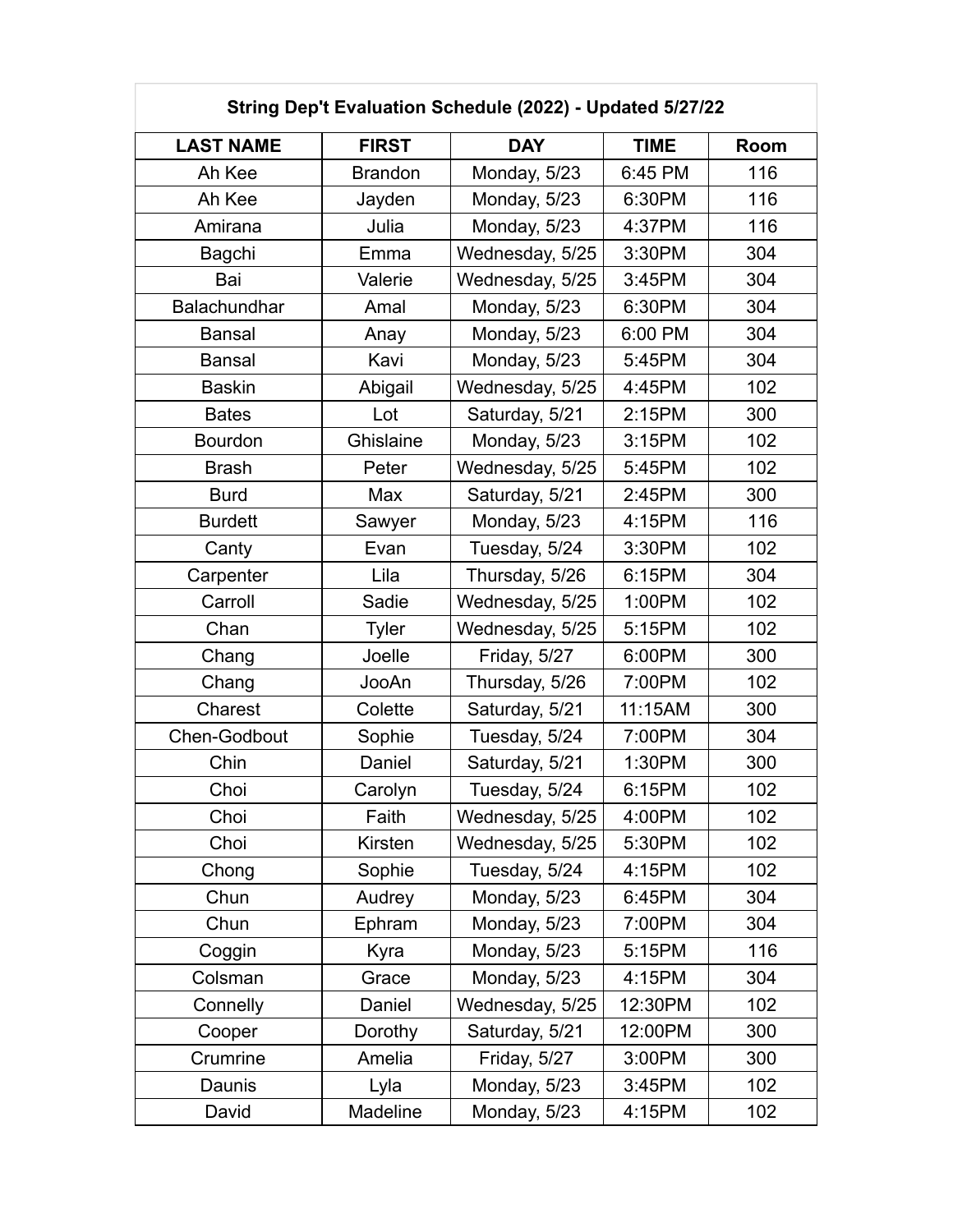| Davidson           | Carter         | Saturday, 5/21  | 2:30PM  | 300 |
|--------------------|----------------|-----------------|---------|-----|
| De los Reyes       | Samuel         | Thursday, 5/26  | 5:30PM  | 102 |
| De Souza           | Eduardo        | Wednesday, 5/25 | 5:45PM  | 304 |
| Dhingra            | Jai            | Thursday, 5/26  | 6:00PM  | 102 |
| Do                 | Joshua         | Tuesday, 5/24   | 6:30PM  | 102 |
| Dwyer              | Caroline       | Tuesday, 5/24   | 3:45PM  | 102 |
| El-Hilali          | Alia           | Wednesday, 5/25 | 7:30PM  | 304 |
| Fan                | Izzy           | Thursday, 5/26  | 7:30 PM | 304 |
| Farji              | Leon           | Wednesday, 5/25 | 4:45PM  | 304 |
| Farny              | Wesley         | Friday, 5/27    | 4:00PM  | 300 |
| Fasciano           | Sam            | Tuesday, 5/24   | 5:15PM  | 304 |
| First              | <b>Stavros</b> | Monday, 5/23    | 4:45PM  | 102 |
| Goddard            | Julia          | Monday, 5/23    | 6:00PM  | 102 |
| Goedhuis           | Lucien         | Tuesday, 5/24   | 7:30PM  | 304 |
| Goedhuis           | Ondine         | Monday, 5/23    | 6:15PM  | 102 |
| Grigoryan          | Anouk          | Friday, 5/27    | 3:15PM  | 300 |
| Guo                | Katherine      | Saturday, 5/21  | 12:45PM | 300 |
| Halberstadt        | Caleb          | Tuesday, 5/24   | 3:15PM  | 304 |
| Han                | Henry          | Monday, 5/23    | 7:00PM  | 116 |
| Hargrove           | Rob            | Monday, 5/23    | 4:45PM  | 304 |
| Hernandez-Williams | Alex           | Monday, 5/23    | 3:30PM  | 102 |
| Hetling            | Cecilia        | Monday, 5/23    | 5:15PM  | 102 |
| Ho                 | Alex           | Thursday, 5/26  | 7:15PM  | 102 |
| Ho                 | Elliott        | Thursday, 5/26  | 4:15PM  | 304 |
| Ho                 | Jarrett        | Wednesday, 5/25 | 12:45PM | 102 |
| Hogan              | Lauren         | Friday, 5/27    | 6:30PM  | 300 |
| Houston            | William        | Tuesday, 5/24   | 7:45PM  | 304 |
| Hu                 | <b>Steven</b>  | Tuesday, 5/24   | 5:45PM  | 304 |
| Hu                 | <b>Steven</b>  | Wednesday, 5/25 | 7:15 PM | 102 |
| Hwang              | Abra           | Friday, 5/27    | 4:30PM  | 300 |
| Hwang              | Harris         | Tuesday, 5/24   | 3:45PM  | 304 |
| Irvine             | Catherine      | Tuesday, 5/24   | 5:45PM  | 102 |
| Irvine             | Elizabeth      | Tuesday, 5/24   | 6:00PM  | 102 |
| lyer               | Ayaan          | Wednesday, 5/25 | 6:30PM  | 304 |
| <b>Jarrett</b>     | Nathaniel      | Saturday, 5/21  | 2:00PM  | 300 |
| Jean-Gilles        | Ghaniel        | Thursday, 5/26  | 5:00PM  | 304 |
| Jia                | Kevin          | Friday, 5/27    | 5:30PM  | 300 |
| Jiang              | Ethan          | Monday, 5/23    | 6:45PM  | 102 |
| Jiang              | Zhou Yan       | Thursday, 5/26  | 5:15PM  | 304 |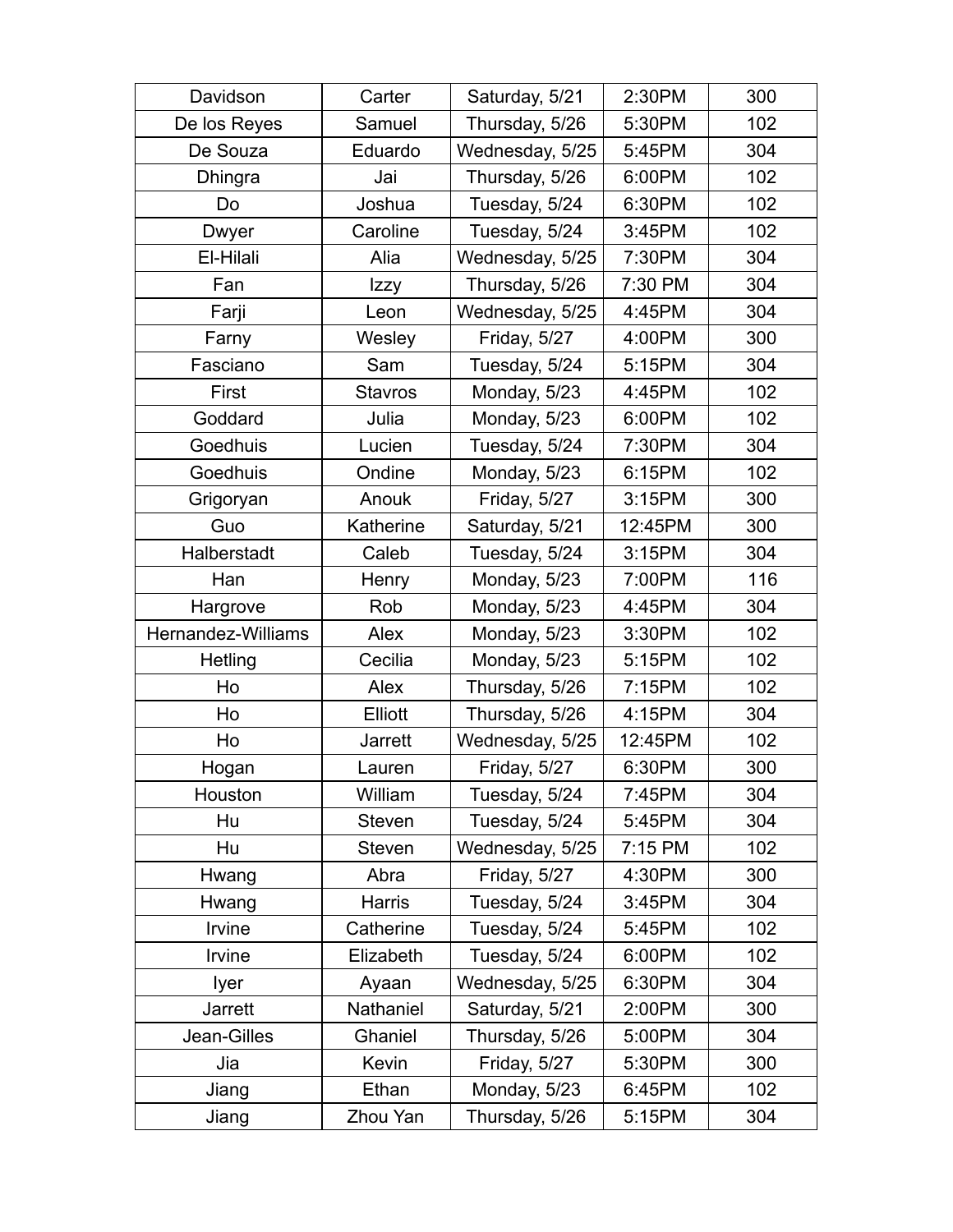| Jin                    | Andy           | Friday, 5/27    | 2:45PM  | 300 |
|------------------------|----------------|-----------------|---------|-----|
| Jin                    | Leah           | Thursday, 5/26  | 6:00PM  | 304 |
| Johnson                | Nathan         | Friday, 5/27    | 4:45PM  | 300 |
| Jonczyk                | Sarah          | Tuesday, 5/24   | 6:45 PM | 102 |
| Khatibzadeh            | Atrissa        | Wednesday, 5/25 | 7:00PM  | 304 |
| Kim                    | Arlene         | Tuesday, 5/24   | 8:15PM  | 304 |
| Kim                    | Benjamin       | Tuesday, 5/24   | 4:30PM  | 304 |
| Kim                    | Caleb          | Tuesday, 5/24   | 4:15PM  | 304 |
| Kim                    | Christopher    | Wednesday, 5/25 | 1:15PM  | 102 |
| Kim                    | Jubin          | Wednesday, 5/25 | 3:45PM  | 102 |
| Kim                    | Lauren         | Monday, 5/23    | 6:30PM  | 102 |
| Kim                    | Lauren H       | Monday, 5/23    | 5:45PM  | 116 |
| Kim                    | Noah           | Thursday, 5/26  | 6:15PM  | 102 |
| Konsler                | Alden          | Tuesday, 5/24   | 6:00PM  | 304 |
| <b>Krauss</b>          | Louisa         | Saturday, 5/21  | 10:00AM | 300 |
| Langlois               | Vivienne       | Tuesday, 5/24   | 4:30PM  | 102 |
| Laurent                | Suubi          | Thursday, 5/26  | 5:15PM  | 102 |
| Lee                    | <b>Brian</b>   | Monday, 5/23    | 7:30PM  | 304 |
| Lee                    | Eileen         | Tuesday, 5/24   | 7:00PM  | 102 |
| Lee                    | Grant          | Saturday, 5/21  | 11:00AM | 300 |
| Lee                    | Joel           | Friday, 5/27    | 5:15 PM | 300 |
| Li                     | Oscar          | Saturday, 5/21  | 12:15PM | 300 |
| Liao                   | Caden          | Monday, 5/23    | 5:30PM  | 304 |
| Liao                   | Hannah         | Saturday, 5/21  | 11:30AM | 300 |
| Liu                    | Jonathan       | Monday, 5/23    | 7:15PM  | 304 |
| Lo                     | Michelle       | Monday, 5/23    | 4:45PM  | 116 |
| Manguikian             | Fiona          | Thursday, 5/26  | 6:30PM  | 304 |
| Mani                   | Hema           | Saturday, 5/21  | 9:00AM  | 300 |
| Mani                   | Jayanth        | Saturday, 5/21  | 9:15AM  | 300 |
| <b>Martinez Cavero</b> | Arianna        | Thursday, 5/26  | 5:30 PM | 304 |
| Marvakov               | Stefan         | Monday, 5/23    | 5:30 PM | 102 |
| <b>McCleary</b>        | Micah          | Tuesday, 5/24   | 2:45PM  | 102 |
| <b>McCleary</b>        | Myosi          | Tuesday, 5/24   | 3:15PM  | 102 |
| <b>McCleary</b>        | <b>Myzelle</b> | Tuesday, 5/24   | 3:00PM  | 102 |
| Menyalkin              | Anna           | Tuesday, 5/24   | 4:00PM  | 102 |
| Menyalkin              | Sopia          | Monday, 5/23    | 7:30 PM | 102 |
| Monroe                 | Christina      | Saturday, 5/21  | 9:30AM  | 300 |
| Monroe                 | Christina      | Friday, 5/27    | 6:15PM  | 300 |
| Monroe                 | Henry          | Friday, 5/27    | 7:15PM  | 300 |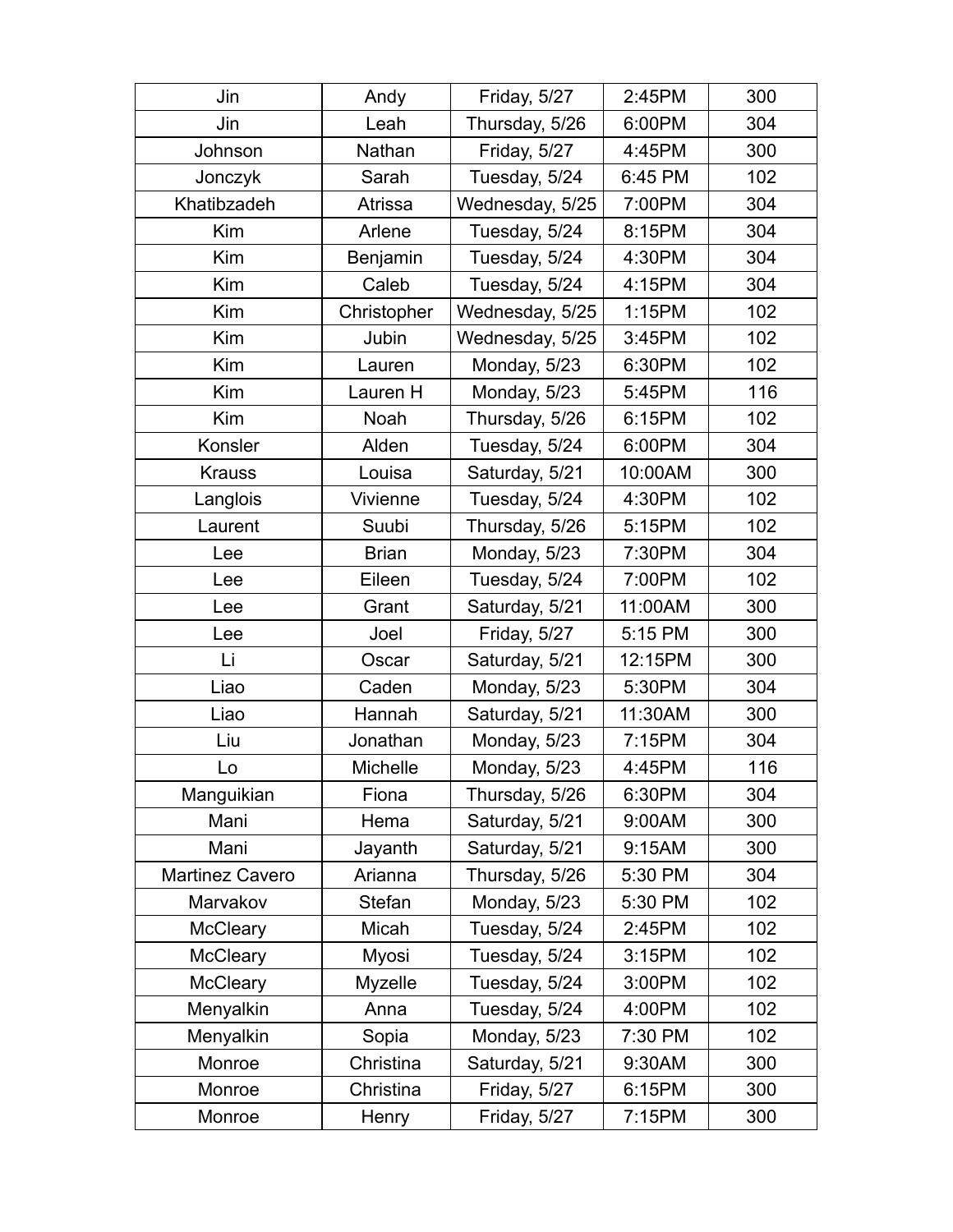| Moon            | Owen          | Wednesday, 5/25 | 6:00PM  | 102 |
|-----------------|---------------|-----------------|---------|-----|
| Moon            | <b>Violet</b> | Tuesday, 5/24   | 5:15PM  | 102 |
| Mudigonda       | Aarav         | Friday, 5/27    | 5:45PM  | 300 |
| <b>Myers</b>    | Sam           | Tuesday, 5/24   | 7:15 PM | 304 |
| <b>Myers</b>    | Sidney        | Monday, 5/23    | 6:15PM  | 116 |
| <b>Nee</b>      | Jasmine       | Monday, 5/23    | 5:30PM  | 116 |
| Ning            | Angela        | Monday, 5/23    | 7:15PM  | 102 |
| Ong             | Dylan         | Thursday, 5/26  | 7:15PM  | 304 |
| Ong             | Lauren        | Friday, 5/27    | 7:00 PM | 300 |
| Pan             | Denise        | Thursday, 5/26  | 4:30PM  | 304 |
| Pelham          | Alexa         | Wednesday, 5/25 | 6:45PM  | 304 |
| Plano           | Elisa         | Thursday, 5/26  | 5:00PM  | 102 |
| Qi              | Lidia         | Wednesday, 5/25 | 1:30PM  | 304 |
| Ramu            | Medha         | Thursday, 5/26  | 7:00PM  | 304 |
| Reddy           | Emma          | Friday, 5/27    | 5:00 PM | 300 |
| Richard         | Yao           | Monday, 5/23    | 5:00PM  | 116 |
| Rogers          | Ryan          | Tuesday, 5/24   | 4:00PM  | 304 |
| Roper           | Peter         | Wednesday, 5/25 | 6:30PM  | 102 |
| Rosenfeld       | <b>Ben</b>    | Wednesday, 5/25 | 5:00 PM | 102 |
| Saxena-Sukhija  | Ira           | Wednesday, 5/25 | 6:15PM  | 102 |
| Scanlon         | Lila          | Monday, 5/23    | 4:00PM  | 102 |
| Sekegor         | Afokeoghene   | Wednesday, 5/25 | 4:15PM  | 304 |
| Sekegor         | Oghenebrume   | Wednesday, 5/25 | 4:30PM  | 304 |
| Sen             | Alin          | Monday, 5/23    | 7:00PM  | 102 |
| Sichani         | Sophie        | Thursday, 5/26  | 4:45PM  | 304 |
| Sinha           | Trisha        | Wednesday, 5/25 | 7:15PM  | 304 |
| Son             | Eva           | Tuesday, 5/24   | 3:30PM  | 304 |
| Son             | Eva           | Tuesday, 5/24   | 5:30PM  | 102 |
| Sophia          | Gao           | Friday, 5/27    | 3:45PM  | 300 |
| Spasojevic      | Emilia        | Wednesday, 5/25 | 7:00 PM | 102 |
| Springer        | Kayla         | Wednesday, 5/25 | 6:45PM  | 102 |
| Su              | Aidan         | Tuesday, 5/24   | 7:30PM  | 102 |
| Su              | Sienna        | Saturday, 5/21  | 10:30AM | 300 |
| Suri            | Marco         | Wednesday, 5/25 | 5:30PM  | 304 |
| Suri            | Sofia         | Tuesday, 5/24   | 5:00 PM | 304 |
| <b>Svec</b>     | Colin         | Saturday, 5/21  | 9:45AM  | 300 |
| Tak             | James         | Friday, 5/27    | 4:15PM  | 300 |
| <b>Tarafdar</b> | Karuna        | Friday, 5/27    | 3:30PM  | 300 |
| Thurow          | Elle          | Monday, 5/23    | 6:00PM  | 116 |